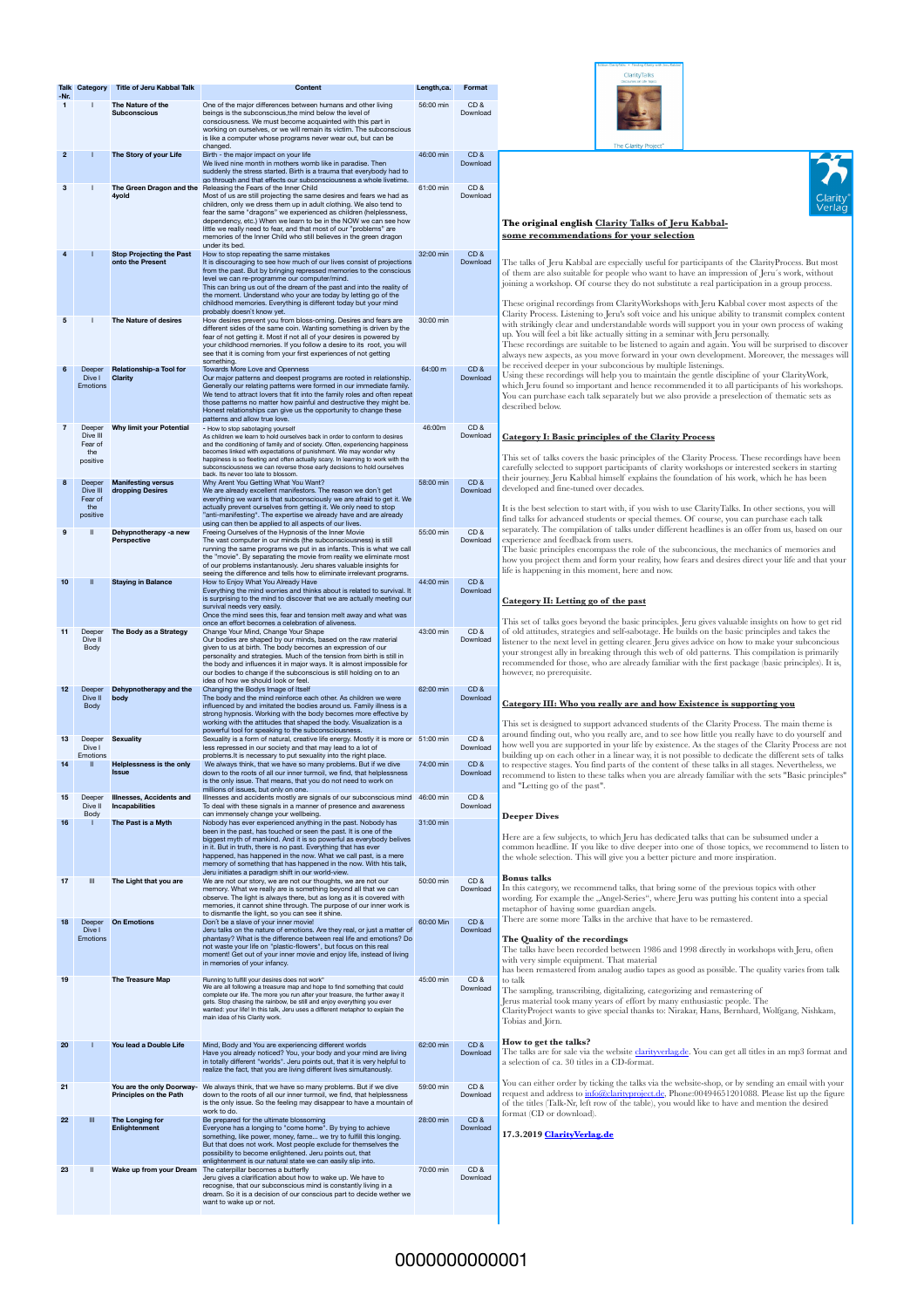| 24 | Deeper<br>Dive IV<br>after the<br>seminar        | Reminder                                         | Staying alert after the course"<br>Jeru reminds participants of a long training course, what they can<br>expect when they leave the course and how they could maintain<br>their deep experiences in their daily life. A valuable reminder that<br>helps to stay alert. Listen to it frequently!                                                                                                                                                                                                                                                     | 47:00 min | CD&<br>Download |
|----|--------------------------------------------------|--------------------------------------------------|-----------------------------------------------------------------------------------------------------------------------------------------------------------------------------------------------------------------------------------------------------------------------------------------------------------------------------------------------------------------------------------------------------------------------------------------------------------------------------------------------------------------------------------------------------|-----------|-----------------|
| 25 | Deeper<br>Dive IV<br>after the<br>seminar        | Deciding to Wake up                              | Are You Ready for Lifes Ultimate Challenges?<br>Waking up or realizing ones true nature is responding to the moment<br>rather than reacting automatically. If we arent truly aware then we are<br>on "automatic pilot".<br>Becoming Self-Realized is a full time job and the most difficult in life.<br>Being aware of whats really needed helps keep priorities straight.<br>Commitment works.                                                                                                                                                     | 66:00 min | CD&<br>Download |
| 26 | $\mathbf{III}$                                   | <b>On Being and Becoming</b>                     | Focus on what you are instead on what you want to become "<br>On being and becoming We always want to become somethingin our<br>personal achievements or our career. Jeru suggests, that we change our<br>focus on being who we are. Here and Now                                                                                                                                                                                                                                                                                                   | 35:00 min | CD&<br>Download |
| 27 | $\ensuremath{\mathsf{III}}\xspace$               | <b>Mind Body Godliness</b>                       | Living three aspects simultaneously<br>Jeru points out that we are living three different aspects<br>simultaneously: Mind, Body and Godliness. He gives useful insights<br>how to be more conscious about that and what it means for our live<br>and our awakening.                                                                                                                                                                                                                                                                                 | 38:00 min | CD&<br>Download |
| 28 | $\mathbf{III}$                                   | <b>Freedom versus Unity</b>                      | What does freedom mean to you? Be precise on what you really want.<br>If you look behind your desire for freedom, you will see, that you actually<br>never wanted to have it. Jeru surprises us with his logic about this issue and<br>opens us up for a new perspective.                                                                                                                                                                                                                                                                           | 25:00 min | CD&<br>Download |
| 29 | Special<br><b>Topics</b>                         | Witnessing                                       | Watching yourself is the knack<br>Watching yourself as often as possible and see, that you are not your body<br>or your mind. This is the exercise which is highly recommended by Jeru and<br>many other spiritual masters.                                                                                                                                                                                                                                                                                                                         | 77:00 min | CD&<br>Download |
| 30 | $\mathbf{III}$                                   | <b>Unity</b>                                     | The Story of the little Fingernail<br>If you hear the story of the little fingernail, that thought it was all<br>alone responsible for its duties, you see clearly, that it is quite silly to<br>think, that you are the only one who gets your life going.                                                                                                                                                                                                                                                                                         | 49:00 min | CD&<br>Download |
| 31 | $\ensuremath{\mathsf{III}}\xspace$               | <b>Existence is taking Care</b>                  | We develop in stages through the ClarityProcess®. First you will discover<br>your abilities and see, that you are a capable adult and not the helpless<br>infant anymore. Going deeper you can experience, that existence is doing<br>the whole job.                                                                                                                                                                                                                                                                                                | 22:00 min | CD&<br>Download |
| 32 | $\mathbf{III}$                                   | <b>Existence is doing all the</b><br><b>Work</b> | The most important things are being done for you. Your heart is<br>beaten, you are being breathed etc. When you listen to this talk from<br>Jeru, you will realize, that Existence is doing all the work for you.<br>When you really get this on a subconscious level, everything else<br>becomes a celebration.                                                                                                                                                                                                                                    | 22:00 min | Download        |
| 33 | Ш                                                | The inner Life creates<br><b>Experiences</b>     | Your whole life takes place inside you. By your projections and<br>judgements, you are barely experiencing new things, but just<br>repeating, what you know already. Moreover, you are training your<br>environment to treat you, as you subcounciously expect it, based on<br>your memories. This talk explains how this self-fulfilling prophecy<br>works and how you can get out of this vicious circle.                                                                                                                                         | 54:00 min | Download        |
| 34 | Deeper<br>Dive I<br><b>Emotions</b>              | <b>Emotions are Body</b><br><b>Chemistry</b>     | All your emotions are in the first place body chemistry. Once the<br>chemical cocktail floods your body, you interpret it as emotion and<br>try to rationalize it with a recent experience. In reality, the chemical<br>cocktail was most likely caused by a childhood memory and has<br>nothing to do with the here and now. Jeru explains this mechanisam<br>and how to observe it.                                                                                                                                                               | 32:00 Min | Download        |
| 35 | Deeper<br>Dive IV<br>after the<br>seminar        | <b>Recognizing Feelings as</b><br>old Memories   | Clarity work does not mean, that you will feel better and better. You<br>will encounter backlashes and healing crisis. But this is a good sign.<br>Don't let it discourage you. Be grateful for that, even if it means you<br>go back to the pits from time to time. This talks provides a great<br>source of energy for those, who continue to apply clarity tools at<br>home.                                                                                                                                                                     | 45:00 min | Download        |
| 36 | <b>Tools</b>                                     | <b>Focus on your Breath</b>                      | This is a practical excercise with Jeru. Learn how to observe your<br>breath while you are quiet, while you are listening and even while you<br>are speaking. This will support you in bringing more presence to<br>your daily live interactions.                                                                                                                                                                                                                                                                                                   | 19:00 min | Download        |
| 37 | $\mathbf \mathbf I$                              | A Foot on the Brake                              | By experiences in your infancy and childhood, you have developed<br>attitudes and strategies that are still affecting your life today as an<br>adult. Most of these attitudes are limiting your life and have the<br>effect of having a foot on the brake while moving forward. This is<br>also true, if you are already on the path of inner growth.                                                                                                                                                                                               |           | Download        |
| 38 | Deeper<br>Dive III<br>Fear of<br>the<br>positive | Your greatest Fear                               | Jeru explains the impact of our greatest fear in the search for clarity:<br>the fear of the positive. This might surprise you, but Jeru manages to<br>shed some light into this topic with simple words and meaningful<br>examples. Moreover, he gives you some pragmatic hints, how to<br>encounter the fear of the positive.                                                                                                                                                                                                                      | 46:00 min | Download        |
| 39 |                                                  | <b>The Blind Elephant</b>                        | In India, Elephants are used to support farmer's work. After birth,<br>they are tied with a rope to a stick, so they cannot escape. They<br>become so used to this "prison" that they grow up with the idea of<br>not being able to move away, as long as there is a rope around their<br>leg. However, as grown up elephants, they could easily do that. Not<br>even a tree could stop them. But they don't do that. The<br>conditioning is preventing them from trying. Jeru uses this metaphor<br>to explain the conditioning of our human mind. | 56:00 min | Download        |
| 40 | $\mathbf{II}$                                    | There is no 4year Old                            | There comes a point in the process of getting clear, when it is time to 64:00 min<br>drop the concept of the 4 year old. Indeed, there is no 4 year old.<br>There is just a computer, which has been programmed by a 4 year<br>old, hence has the mentality of a 4 year old. Jeru is perfectly blunt<br>about that and gives valuable hints of how to integrate this step<br>change.                                                                                                                                                                |           | Download        |
| 41 | $\mathbf{  }$                                    | <b>Path to Clarity</b>                           | Three Danger Areas on the Jeru explains three traps, you can encounter on your path to Clarity:<br>the excavation principle, your inexperience with suppressed<br>memories and the reaper syndrome. It is very helpful to be aware of<br>these danger areas, to not get lost on your way of inner growth.                                                                                                                                                                                                                                           | 47:00 min | Download        |
| 42 | Deeper<br>Dive IV<br>after the<br>seminar        | How to proceed from Here                         | It is highly recommended, to install a gentle Clarity discipline after<br>the seminar. Some routines can easily be implemented into daily live.<br>In this talk, Jeru discusses some possibilities to do exactly that and<br>as well some "don'ts" which might weaken your ClarityWork. Finally,<br>he comes to the conclusion, that the right attitude makes the<br>difference.                                                                                                                                                                    | 87min     | Download        |
| 43 | Deeper<br>dive IV<br>after the<br>seminar        | What to do at home                               | When you return home after a Clarity seminar, you can greatly<br>support your inner growth by applying a gentle discipline. If you stop<br>using clarity tools totally, there is a great risk to be overtaken again<br>by your subconsciousness. If you manage, however, to develop a<br>certain routine and stay in contact with your fellows, the chances to<br>move forward on your path are much higher.                                                                                                                                        | 88:00 min | Download        |
| 44 | Deeper<br>Dive II<br><b>Body</b>                 | <b>On Nutrition/Food</b>                         | This talk is about the meaning of food in the process of waking up.<br>Jeru talks about eating as need vs. eating with the mind. Conscious<br>eating allows you to increase your energy level and thus enables you<br>to reach a stage of higher conciousness more easily. Jeru advertises<br>to see food as something, your body needs and not as a gratification<br>for your mind.                                                                                                                                                                | 62:00 min | Download        |
| 45 | $\mathbf{  }$                                    | <b>Be grateful</b>                               | Gratefulness is a powerful meditation, that can resolve your whole<br>movie at once. Our mind is programmed to want something<br>continously. If we follow this programme, we will never be satisfied.<br>If you stay in the moment, you will see what you have already. And if<br>you start to be grateful, the energy can start to flow in a different<br>direction. You can start to give, which is your natural attitude as<br>adult.                                                                                                           | 19:00 min | Download        |
| 46 | Special<br><b>Topics</b>                         | <b>Labelling versus</b><br><b>Understanding</b>  | Jeru points out, that we do not really understand our environment.<br>Instead, we put labels on everything we see and experience, which<br>prevents us even more from understanding it. In the end, he comes<br>to the conclusion, that we do not really need to understand anything<br>- a relief. This talk is highly recommended before or during a walk in<br>nature.                                                                                                                                                                           | 26:00 min | Download        |